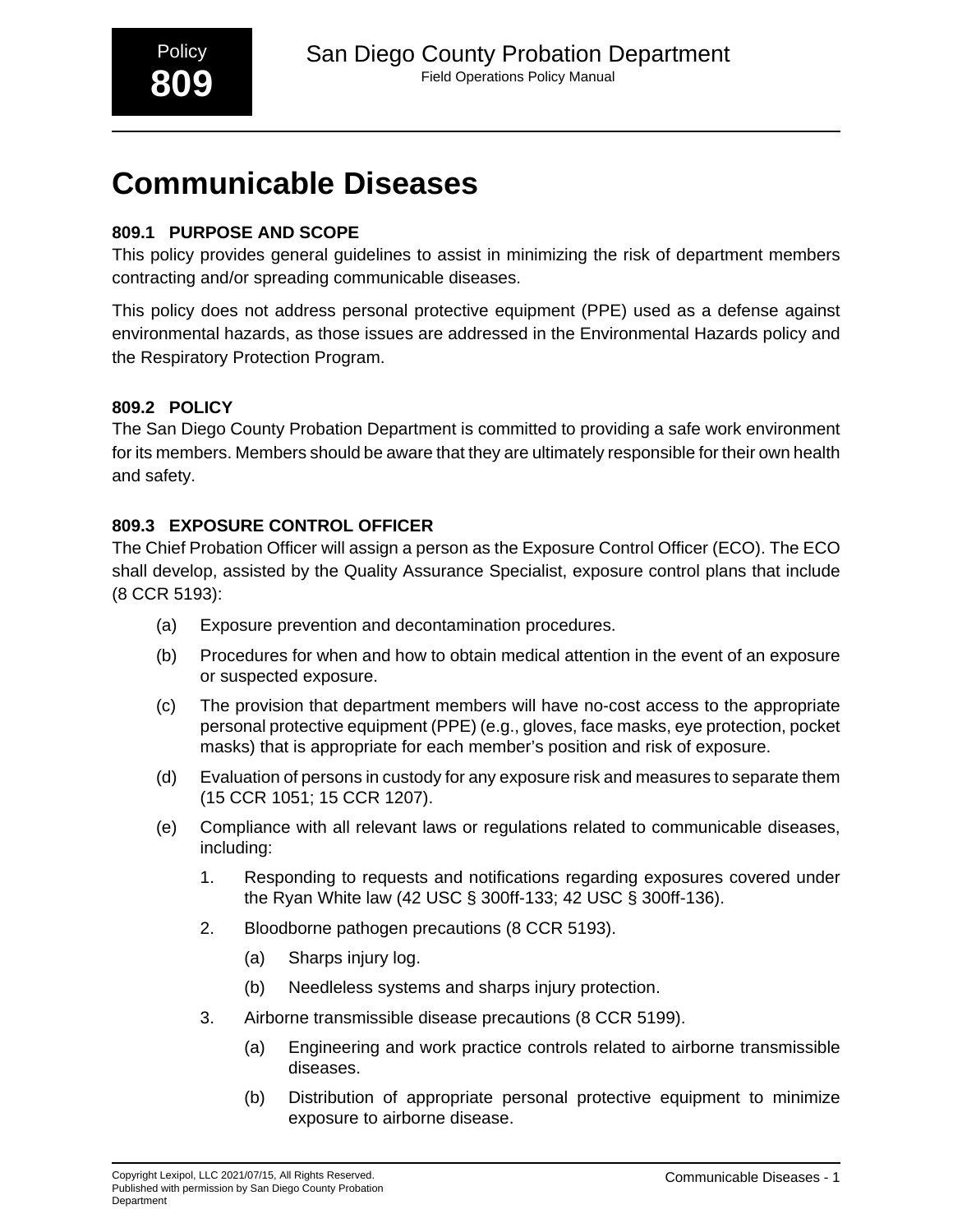- 4. Promptly notifying the county health officer regarding member exposures (Penal Code § 7510).
- 5. Establishing procedures to ensure that members request exposure notification from health facilities when transporting a person who may have a communicable disease and that the member is notified of any exposure as required by Health and Safety Code § 1797.188.
- 6. Informing members of the provisions of Health and Safety Code § 1797.188 (exposure to communicable diseases and notification).
- (f) Provisions for acting as the designated liaison with health care facilities regarding communicable disease or condition exposure notification. The designated liaison should coordinate with other department members to fulfill the role when not available. The designated liaison shall ensure that the name, title, and telephone number of the designated liaison is posted on the Department website (Health and Safety Code § 1797.188).

The ECO should also act as the liaison with the Division of Occupational Safety and Health (Cal/ OSHA) and may request voluntary compliance inspections. The ECO shall annually review and update the exposure control plans and review implementation of the plans (8 CCR 5193).

# **809.4 EXPOSURE PREVENTION AND MITIGATION**

# 809.4.1 GENERAL PRECAUTIONS

All members are expected to use good judgment and follow training and procedures related to mitigating the risks associated with communicable disease. This includes but is not limited to (8 CCR 5193):

- (a) Stocking disposable gloves, antiseptic hand cleanser, CPR masks, or other specialized equipment in the work area or department vehicles, as applicable.
- (b) Wearing department-approved disposable gloves when contact with blood, urine, other potentially infectious materials, mucous membranes, and non-intact skin can be reasonably anticipated.
- (c) Washing hands immediately or as soon as feasible after removal of gloves or other PPE.
- (d) Treating all human blood and bodily fluids/tissue as if it is known to be infectious for a communicable disease.
- (e) Using an appropriate barrier device if providing breaths during CPR.
- (f) Using a disposable particulate mask or face shield if it is reasonable to anticipate an exposure to an airborne transmissible disease.
- (g) Decontaminating non-disposable equipment (e.g., flashlight, control devices, clothing, portable radio) as soon as possible if the equipment is a potential source of exposure.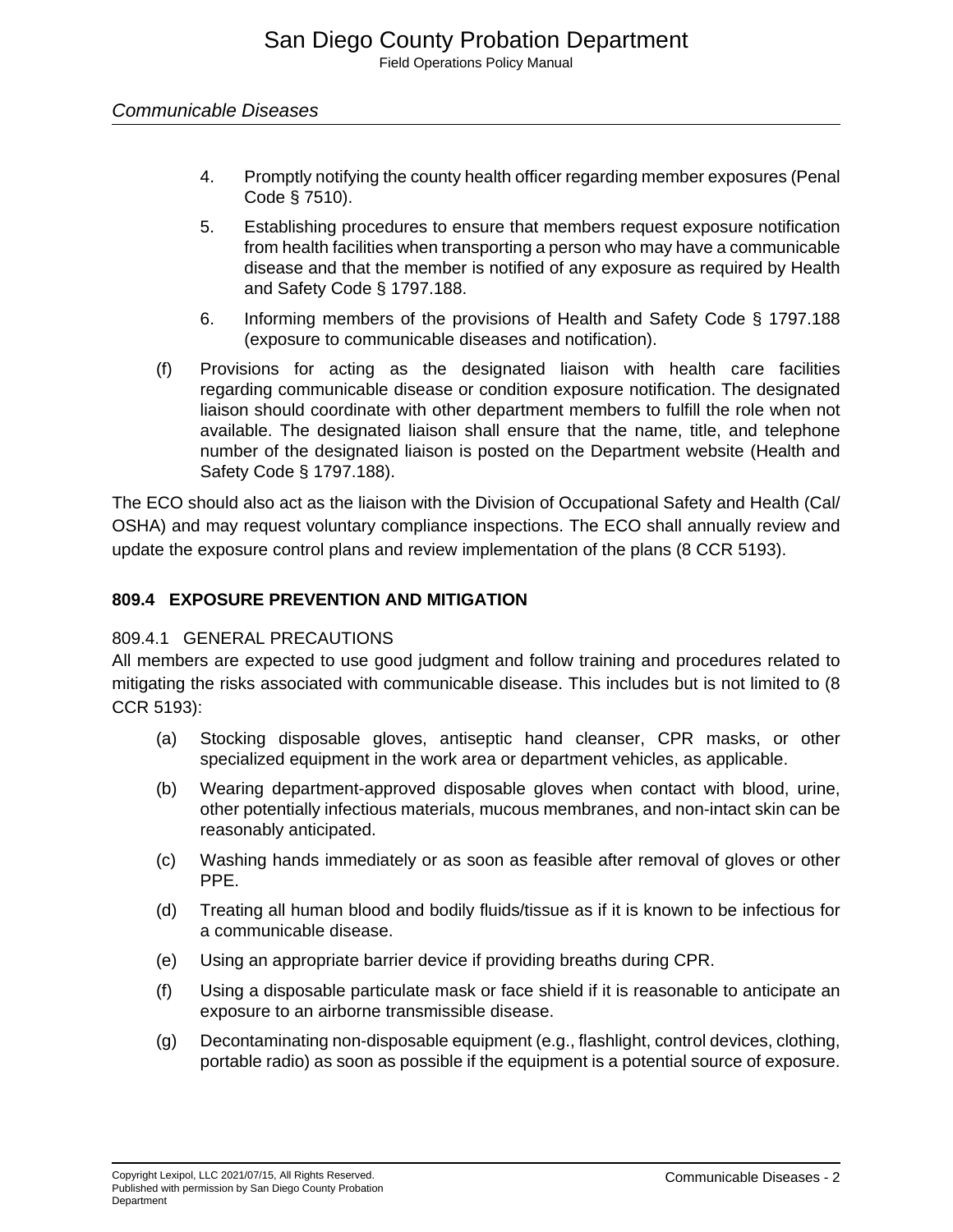- 1. Clothing that has been contaminated by blood, urine, or other potentially infectious materials shall be removed immediately or as soon as feasible and stored/decontaminated appropriately.
- (h) Handling all sharps and items that cut or puncture (e.g., needles, broken glass, razors, knives) cautiously and using puncture-resistant containers for their storage and/or transportation.
- (i) Avoiding eating, drinking, smoking, applying cosmetics or lip balm, or handling contact lenses where there is a reasonable likelihood of exposure.
- (j) Disposing of biohazardous waste appropriately or labeling biohazardous material properly when it is stored.

## 809.4.2 IMMUNIZATIONS

Members who could be exposed to HBV due to their positions may receive the HBV vaccine and any routine booster at no cost (8 CCR 5193).

All department personnel who, in the line of duty, may be exposed to or have contact with a communicable disease shall be offered appropriate treatment immunization.

## 809.4.3 TUBERCULOSIS SURVEILLANCE

This Tuberculosis (TB) Surveillance policy is designed to meet compliance standards for the following: CCR Title 8, section 5199, Aerosol Transmissible Diseases; Title 15, Minimum Standards for Juvenile Facilities, Section 1410; Probation Institutional Services Policy and Procedures Section 8: Health Services, 8.3, Management of Communicable Diseases; and the Center for Disease Control (CDC) Prevention and Control of TB in Correctional and Detention Facilities: Recommendation from CDC MMR report, July 7, 2006 I 55(RR09), 1-44.

The TB Surveillance policy applies to any employee assigned to work with clients that may have a reasonably anticipated risk exposure to an aerosol transmissible disease.

The County Department of Human Resources (DHR) requires "new hires" to have a TB/respiratory clearance from the County's occupational health provider prior to employment.

Voluntary TB Testing: The Probation Department will offer voluntary TB Testing and the Seasonal Influenza vaccine annually at no cost to the employee who has been identified to have an increased occupational risk to aerosol transmissible diseases or pathogens.

- (a) TB Testing may be offered more frequently should an employee be involved in an exposure incident.
- (b) The employee will be issued a control number and directed to go to the County's occupational health provider to obtain a TB test.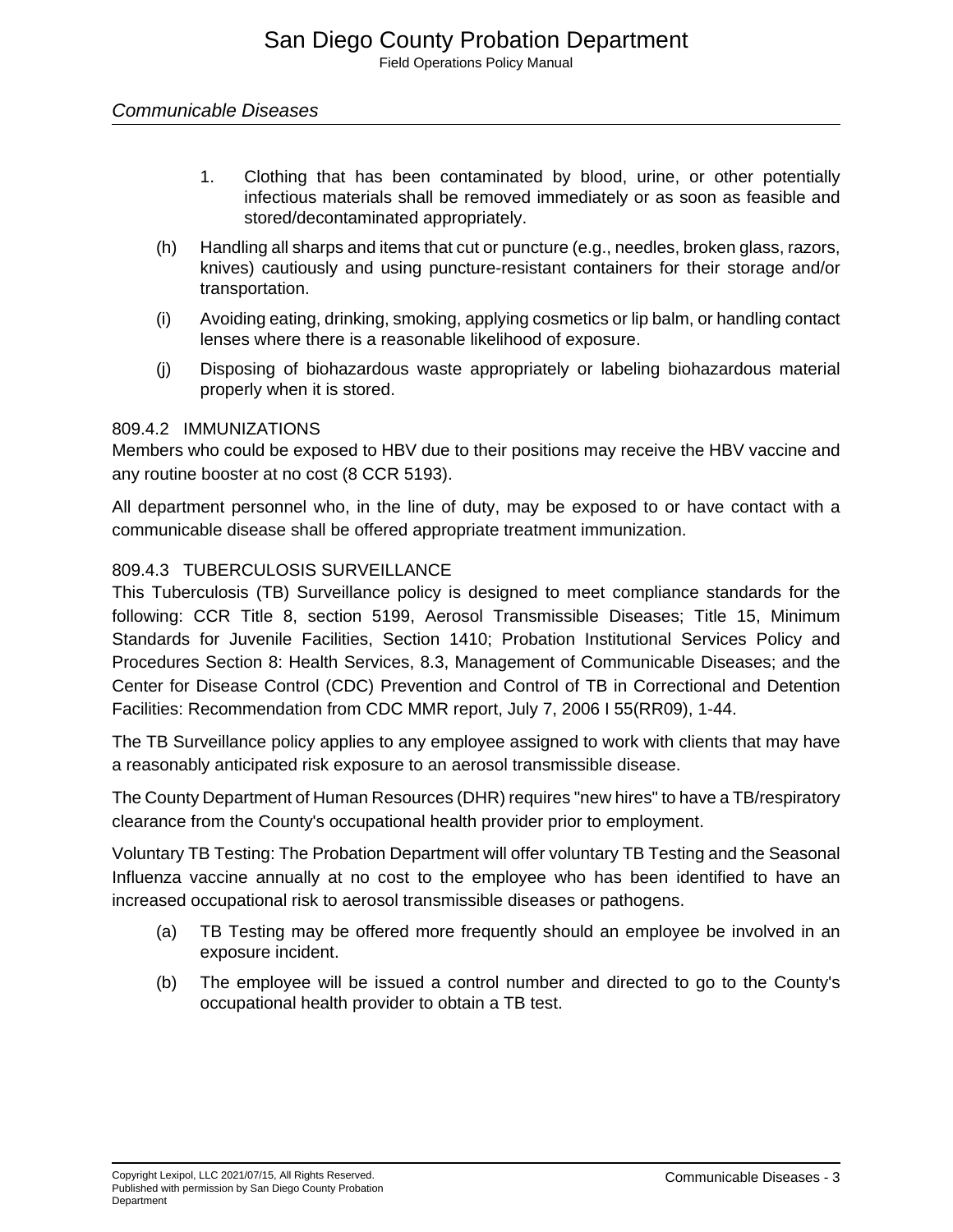## **809.5 POST EXPOSURE**

#### 809.5.1 INITIAL POST-EXPOSURE STEPS

Members who experience an exposure or suspected exposure to a communicable disease shall (8 CCR 5193):

- (a) Begin decontamination procedures immediately (e.g., wash hands and any other exposed skin with soap and water, flush mucous membranes with water).
- (b) Obtain medical attention as appropriate.
- (c) Notify a supervisor as soon as practical.
- (d) Comply with provisions of the Illness and Injury Prevention Program, Exposure Control Plan.
- (e) Follow existing County policies and procedures related to COVID-19 if exposure is suspected.

## 809.5.2 EMPLOYEE RESPONSIBILITY TO REPORT EXPOSURE

To provide appropriate and timely treatment should exposure occur, all employees shall verbally report the exposure to their immediate supervisor and complete the Worker's Compensation documents as soon as possible following the exposure or suspected exposure. That report shall be submitted to the employee's immediate supervisor. Additionally, employees should document in the exposure report whether they would like the person who was the source of the exposure to be tested for communicable diseases.

## 809.5.3 SUPERVISOR REPORTING REQUIREMENTS

The supervisor or designated administrator on-duty shall investigate every exposure or suspected exposure that occurs as soon as possible following the incident. The supervisor shall ensure the following information is documented (8 CCR 5193):

- (a) Name and Social Security number of the employee exposed
- (b) Date and time of incident
- (c) Location of incident
- (d) Potentially infectious materials involved and the source of exposure (e.g., identification of the person who may have been the source)
- (e) Work being done during exposure
- (f) How the incident occurred or was caused
- (g) PPE in use at the time of the incident
- (h) Actions taken post-event (e.g., clean-up, notifications)

The supervisor shall advise the member that disclosing the identity and/or infectious status of a source to the public or to anyone who is not involved in the follow-up process is prohibited. The supervisor should complete the incident documentation in conjunction with other reporting requirements that may apply (see the Work-Related Illness and Injury Reporting and Illness and Injury Prevention policies).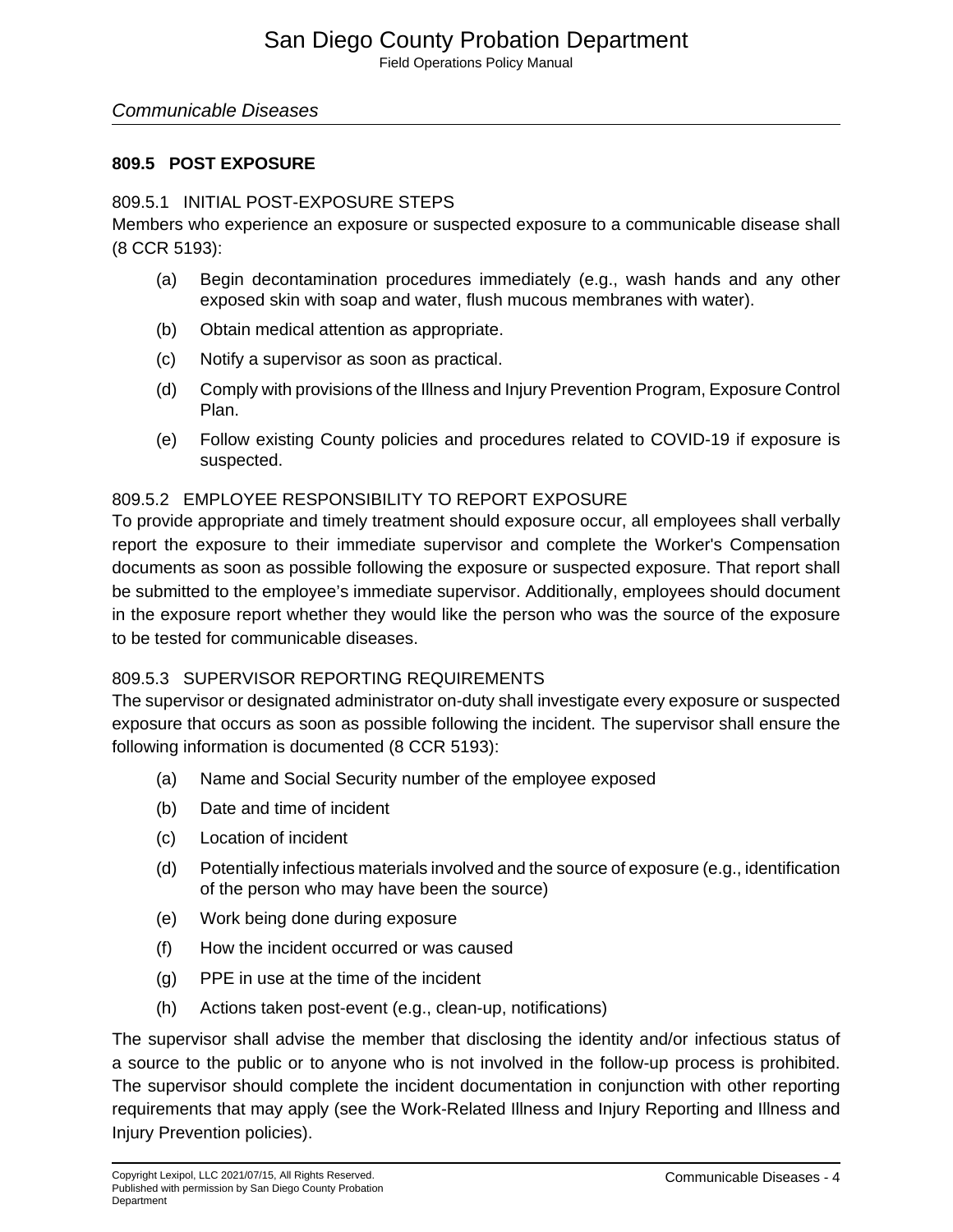## 809.5.4 MEDICAL CONSULTATION, EVALUATION, AND TREATMENT

Department members shall have the opportunity to have a confidential medical evaluation immediately after an exposure and follow-up evaluations as necessary (8 CCR 5193).

The ECO should request a written opinion/evaluation from the treating medical professional that contains only the following information:

- (a) Whether the member has been informed of the results of the evaluation.
- (b) Whether the member has been notified of any medical conditions, resulting from exposure to blood or other potentially infectious materials, that require further evaluation or treatment.

No other information should be requested or accepted by the ECO.

## 809.5.5 COUNSELING

The Department shall provide the member, and the member's family if necessary, the opportunity for counseling and consultation regarding the exposure (8 CCR 5193).

## 809.5.6 SOURCE TESTING

Testing a person for communicable diseases when that person was the source of an exposure should be done when it is desired by the exposed member or when it is otherwise appropriate (8 CCR 5193). Source testing is performed by the Department's contracted member health care provider. It is the responsibility of the exposed member's Division Chief or designee to ensure testing is sought.

Source testing may be achieved by:

- (a) Obtaining consent from the individual.
- (b) Complying with the statutory scheme of Health and Safety Code § 121060. This includes seeking consent from the person who was the source of the exposure and seeking a court order if consent is not given.
- (c) Testing the exposed member for evidence of a communicable disease and seeking consent from the source individual to either access existing blood samples for testing or for the source to submit to testing (Health and Safety Code § 120262).
- (d) Taking reasonable steps to immediately contact the County Health Officer and provide preliminary information regarding the circumstances of the exposure and the status of the involved individuals to determine whether the County Health Officer will order testing (Penal Code § 7510).
- (e) Under certain circumstances, a court may issue a search warrant for the purpose of HIV testing a person when the exposed member qualifies as a crime victim (Penal Code § 1524.1).

A supervisor should seek the consent of the individual for testing and consult the County Counsel to discuss other options when no statute exists for compelling the source of an exposure to undergo testing if the individual refuses.